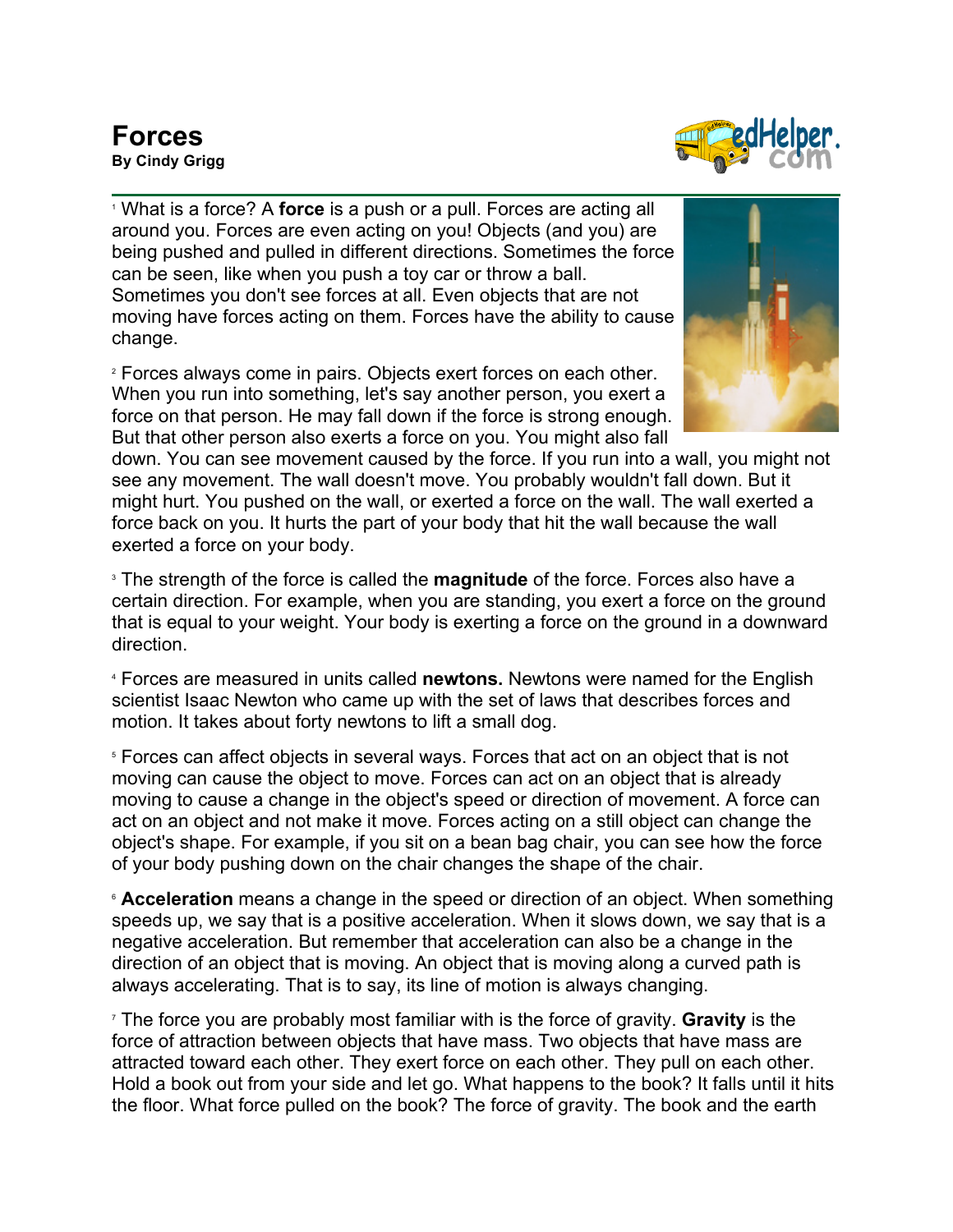are attracted to each other. Earth pulled the book toward its center.

<sup>8</sup> **Mass** is a measure of the amount of "stuff" in an object. Since all objects have mass, gravity acts on all objects. You know that the earth pulls all objects toward its center. But what you might not know is that all objects, including you, pull the earth toward their centers. Since the earth is a lot bigger than you, it pulls a lot harder on you than you pull on it.

<sup>9</sup> The greater the mass of either of two objects, the stronger the force of gravity is between them. The force of gravity between the earth and the book you let go of is stronger than the force of gravity between your hand and the book. The earth, because it has so much more mass, pulls more on the book than your hand does. That explains why the book falls when you let go of it, and it doesn't stick to your hand.

<sup>10</sup> The strength of the force of gravity depends on two things. One is the mass of the two objects. The other is the distance between the two things. The closer the two objects are, the stronger the force. The farther apart the objects, the weaker the force exerted by the objects on each other.

<sup>11</sup> For example, the sun and the moon both exert gravity on the earth's oceans. This is what causes ocean tides to rise and fall. The sun is about 400 times bigger than the moon. But the moon is much closer to the earth. So the moon exerts more force on tides than the sun does.

 $12$  Forces are all around you. Understanding forces helps us understand how many things happen. Physics is the branch of science that studies forces, energy, and motion. Every motion you make and every job you do uses forces.

Copyright © 2012 edHelper